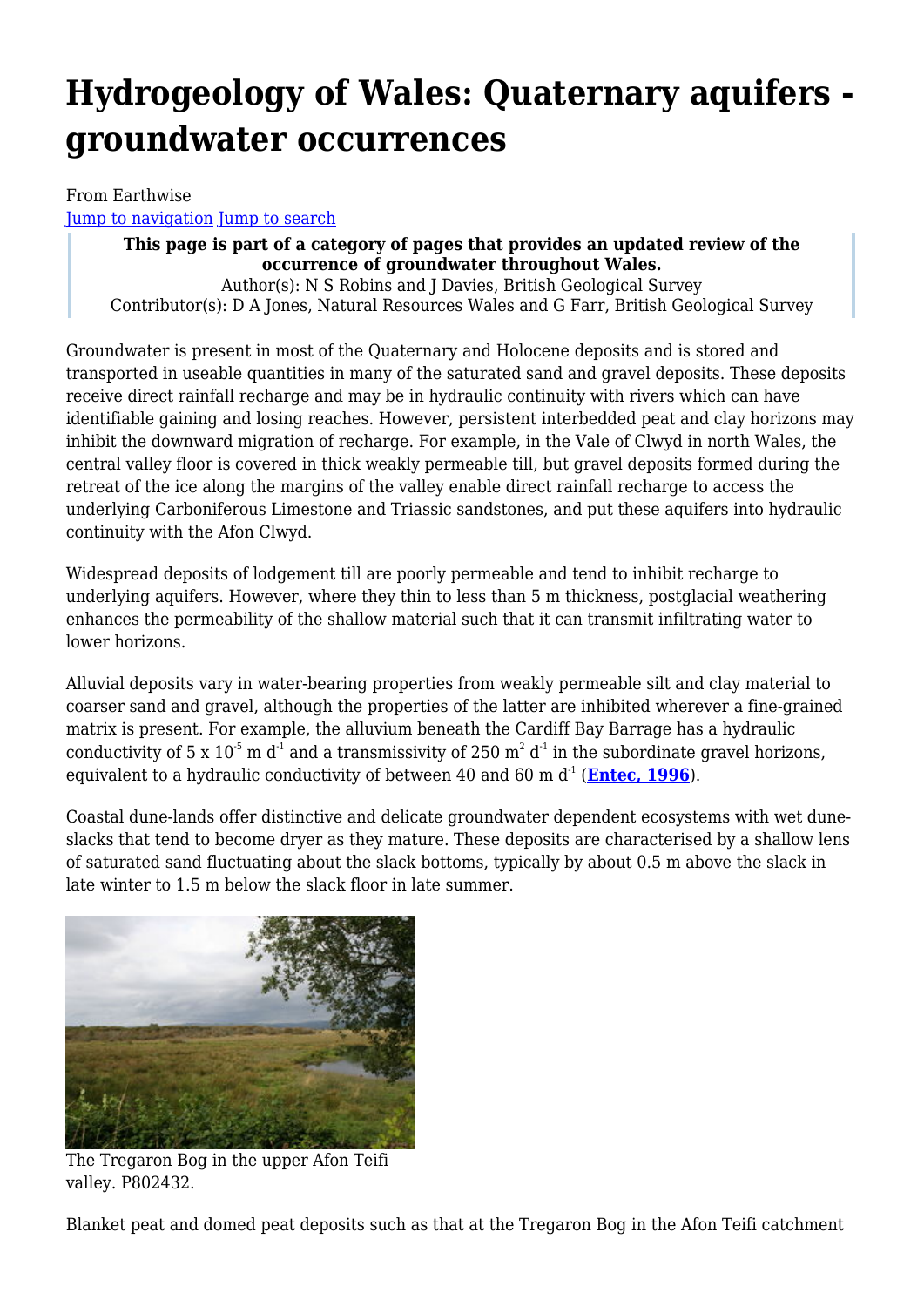(**Plate P802432**) offer high groundwater storage potential but poor transmitting properties. However, where the peat has dried out it cracks so that the permeability significantly increases. As a consequence recovery of desiccated peat rarely occurs. A significant issue is the ingress of pesticides via surface waters into blanket peats which is selectively retarding peat development with a consequent risk of desiccation and loss of storage.

Resource potential in the granular superficial deposits is generally limited, but exceptionally in the Afon Rheidol, Afon Teifi, Afon Dyfi and Afon Tywi catchments in west Wales, higher yields have been developed for public supply. Lovesgrove Borehole No. 1 [SN 614 808] near Aberystwyth in the Afon Rheidol catchment has a licensed abstraction of 5 Ml  $d<sup>1</sup>$  from a coarse-grained alluvial formation. There are three production boreholes and a number of observation boreholes in which the transmissivity has been found to range between 290 and 5500  $\mathrm{m}^2$  d $^1$  (<mark>[Entec, 2009](http://earthwise.bgs.ac.uk/index.php/Hydrogeology_of_Wales:_References)</mark>). There are numerous other smaller abstractions for public supply in valley bottoms which provide a relatively low-cost means of supplementing supply to the more isolated rural communities. In addition there are a large number of private boreholes, wells and springs that draw on the shallow Quaternary aquifers supplying isolated rural dwellings and farmsteads with potable domestic water, supply for stock watering and washing down. These supplies are critically important to the social and economic well-being of many small rural communities, notably in central and west Wales.

The Quaternary alluvial aquifers may provide additional storage to bedrock aquifers. In many of the valleys in west Wales drillers traditionally case off the sand and gravel cover and complete boreholes as open-hole within the underlying bedrock. This is a convenient construction design for percussion drillers and also some rotary drilling procedures. Abstraction from the completed borehole draws water from bedrock and is limited by its transmissive properties. The storativity is greatly enhanced, however, as the bedrock fractures draw on water in storage in the shallow gravels and sands, and they in turn may draw from the surface water course flowing down the valley (**[Robins et al., 2000](http://earthwise.bgs.ac.uk/index.php/Hydrogeology_of_Wales:_References)**). As a consequence borehole yields may be modest, typically 2 to 4 l  $s<sup>1</sup>$ , but are sustainable even through long periods of dry weather. These sources are, however, vulnerable to surface pollutants as rainfall recharge can penetrate rapidly to bedrock carrying with it contaminants spilled on the ground such as fuel and agricultural chemicals.

# **Hydrogeology of Wales - contents**

[Summary](http://earthwise.bgs.ac.uk/index.php/Hydrogeology_of_Wales:_Summary) [Acknowledgements](http://earthwise.bgs.ac.uk/index.php/Hydrogeology_of_Wales:_Acknowledgements) [Introduction](http://earthwise.bgs.ac.uk/index.php/Hydrogeology_of_Wales:_Introduction) [Geology and Groundwater](http://earthwise.bgs.ac.uk/index.php/Hydrogeology_of_Wales:_Introduction_-_geology_and_groundwater) [Topography, climate, land use and natural resources](http://earthwise.bgs.ac.uk/index.php/Hydrogeology_of_Wales:_Introduction_-_topography,_climate,_land_use_and_natural_resources) [Groundwater regulation](http://earthwise.bgs.ac.uk/index.php/Hydrogeology_of_Wales:_Introduction_-_groundwater_regulation) [Issues](http://earthwise.bgs.ac.uk/index.php/Hydrogeology_of_Wales:_Introduction_-_issues)

[Precambrian and Cambrian](http://earthwise.bgs.ac.uk/index.php/Hydrogeology_of_Wales:_Precambrian_and_Cambrian_aquifers)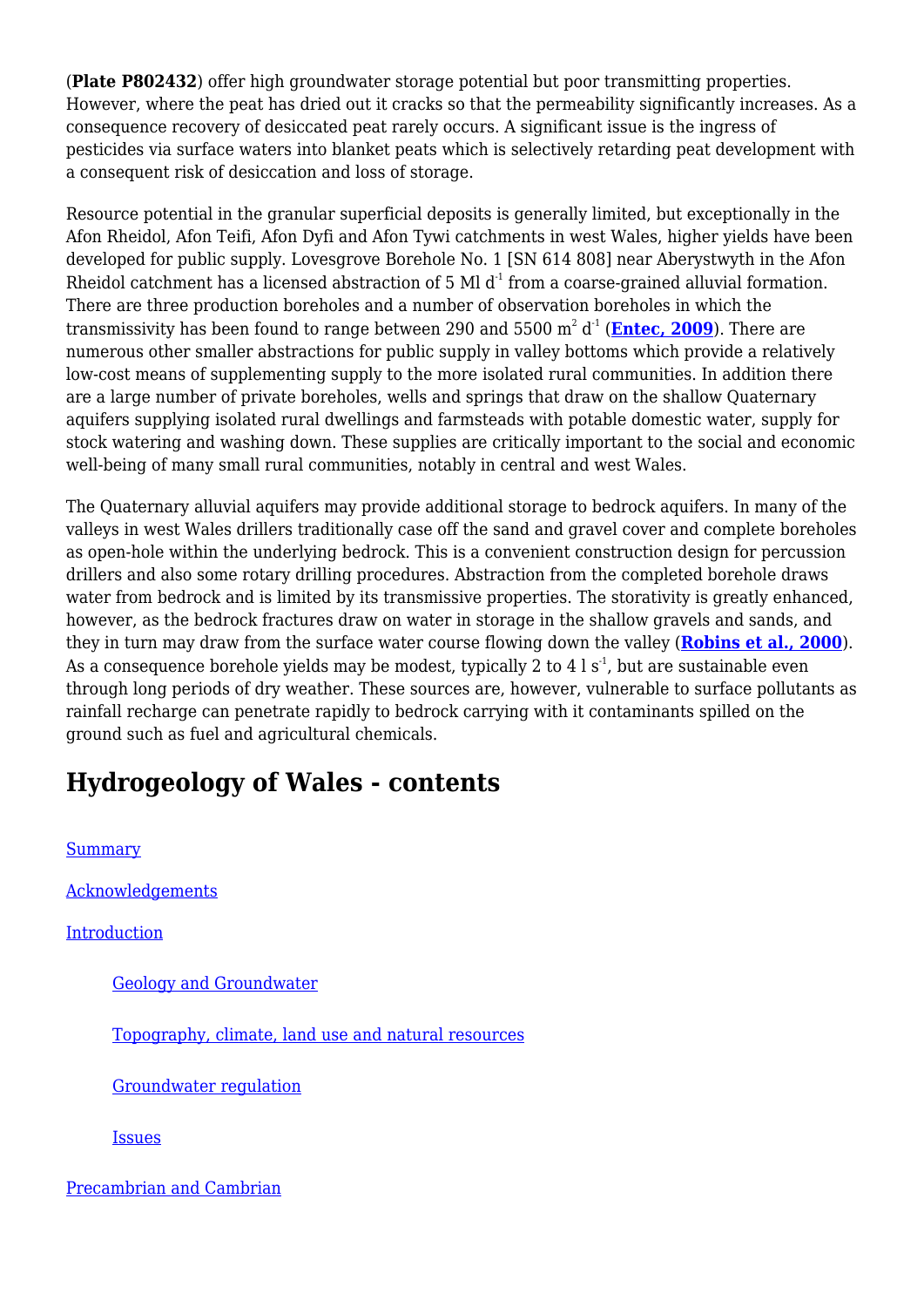#### [Groundwater occurrence in the Precambrian and Monian Supergroup](http://earthwise.bgs.ac.uk/index.php/Hydrogeology_of_Wales:_Precambrian_and_Cambrian_aquifers_-_groundwater_occurrence_in_the_Precambrian_and_Monian_Supergroup)

[Groundwater occurrence in the Cambrian](http://earthwise.bgs.ac.uk/index.php/Hydrogeology_of_Wales:_Precambrian_and_Cambrian_aquifers_-_groundwater_occurrence_in_the_Cambrian)

[Ordovician and Silurian](http://earthwise.bgs.ac.uk/index.php/Hydrogeology_of_Wales:_Ordovician_and_Silurian_aquifers)

[Groundwater occurrences](http://earthwise.bgs.ac.uk/index.php/Hydrogeology_of_Wales:_Ordovician_and_Silurian_aquifers_-_groundwater_occurrences)

[Groundwater studies](http://earthwise.bgs.ac.uk/index.php/Hydrogeology_of_Wales:_Ordovician_and_Silurian_aquifers_-_groundwater_studies)

[Groundwater chemistry](http://earthwise.bgs.ac.uk/index.php/Hydrogeology_of_Wales:_Ordovician_and_Silurian_aquifers_-_groundwater_chemistry)

[The Old Red Sandstone](http://earthwise.bgs.ac.uk/index.php/Hydrogeology_of_Wales:_The_Old_Red_Sandstone_aquifer)

[Groundwater occurrences](http://earthwise.bgs.ac.uk/index.php/Hydrogeology_of_Wales:_The_Old_Red_Sandstone_aquifer_-_groundwater_occurrences)

[Groundwater chemistry](http://earthwise.bgs.ac.uk/index.php/Hydrogeology_of_Wales:_The_Old_Red_Sandstone_aquifer_-_groundwater_chemistry)

#### **[Carboniferous](http://earthwise.bgs.ac.uk/index.php/Hydrogeology_of_Wales:_Carboniferous_aquifers)**

[Carboniferous Limestone](http://earthwise.bgs.ac.uk/index.php/Hydrogeology_of_Wales:_Carboniferous_aquifers_-_the_Carboniferous_Limestone_aquifer)

[Marros Group](http://earthwise.bgs.ac.uk/index.php/Hydrogeology_of_Wales:_Carboniferous_aquifers_-_the_Marros_Group)

[Modelling the South Wales Coalfield](http://earthwise.bgs.ac.uk/index.php/Hydrogeology_of_Wales:_Carboniferous_aquifers_-_modelling_the_South_Wales_Coalfield)

[Coal Measures facies](http://earthwise.bgs.ac.uk/index.php/Hydrogeology_of_Wales:_Carboniferous_aquifers_-_the_Coal_Measures_facies)

[Groundwater quality in the South Wales Coalfield](http://earthwise.bgs.ac.uk/index.php/Hydrogeology_of_Wales:_Carboniferous_aquifers_-_groundwater_quality_in_the_South_Wales_Coalfield)

[Permo-Triassic and Jurassic](http://earthwise.bgs.ac.uk/index.php/Hydrogeology_of_Wales:_Permo-Triassic_and_Jurassic_aquifers)

[Vale of Clwyd](http://earthwise.bgs.ac.uk/index.php/Hydrogeology_of_Wales:_Permo-Triassic_and_Jurassic_aquifers_-_Vale_of_Clwyd)

[Cheshire Basin, Dee catchment](http://earthwise.bgs.ac.uk/index.php/Hydrogeology_of_Wales:_Permo-Triassic_and_Jurassic_aquifers_-_Cheshire_Basin_-_Dee_catchment)

[South Wales](http://earthwise.bgs.ac.uk/index.php/Hydrogeology_of_Wales:_Permo-Triassic_and_Jurassic_aquifers_-_South_Wales)

#### [Quaternary aquifers](http://earthwise.bgs.ac.uk/index.php/Hydrogeology_of_Wales:_Quaternary_aquifers)

Groundwater occurrences

[Afon Teifi](http://earthwise.bgs.ac.uk/index.php/Hydrogeology_of_Wales:_Quaternary_aquifers_-_Afon_Teifi)

[Upper Lugg catchment](http://earthwise.bgs.ac.uk/index.php/Hydrogeology_of_Wales:_Quaternary_aquifers_-_the_Upper_Lugg_catchment)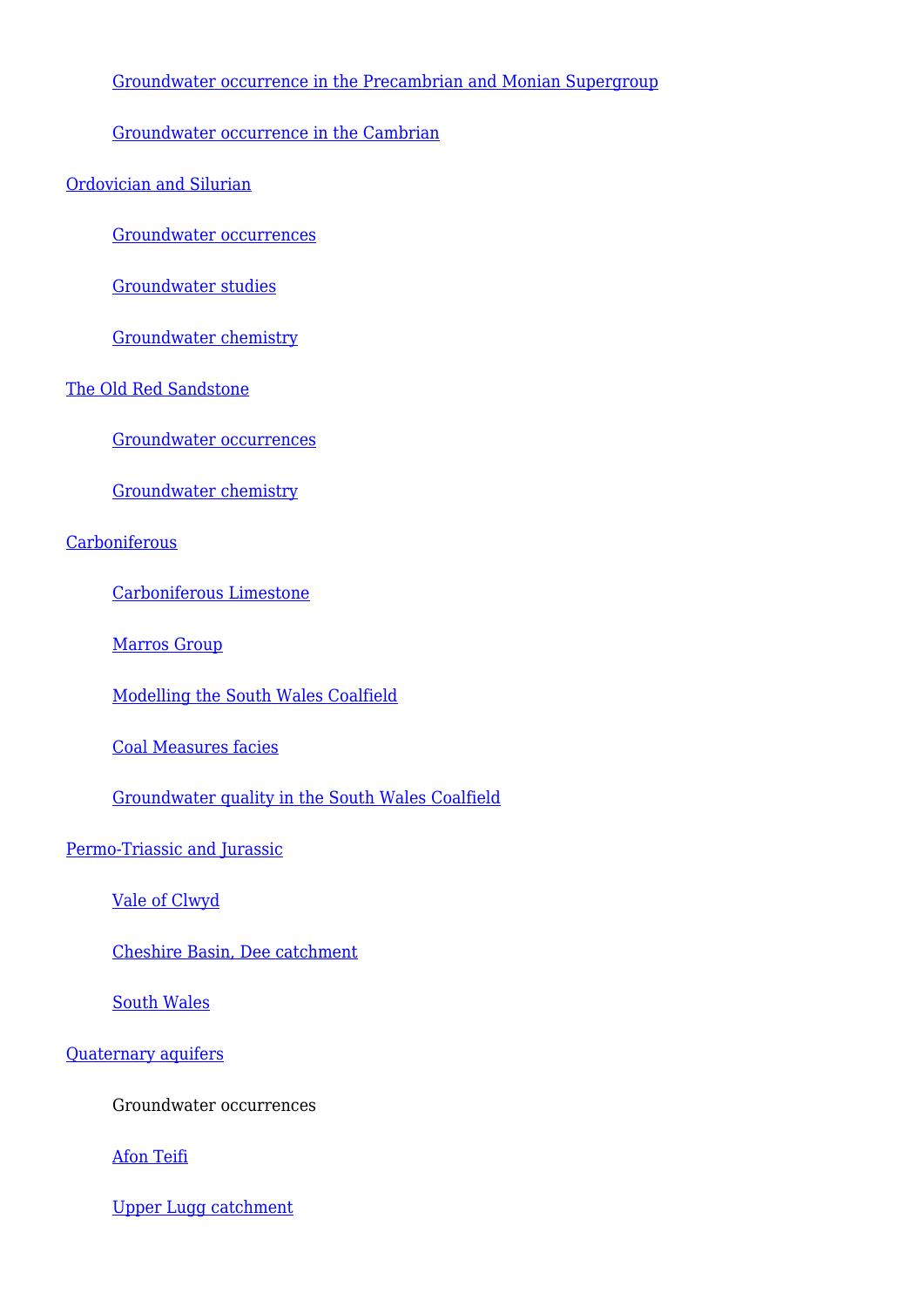[Afon Cynffig coastal plain](http://earthwise.bgs.ac.uk/index.php/Hydrogeology_of_Wales:_Quaternary_aquifers_-_Afon_Cynffig_coastal_plain)

[Whiteford Sands](http://earthwise.bgs.ac.uk/index.php/Hydrogeology_of_Wales:_Quaternary_aquifers_-_Whiteford_Sands)

[Newborough Warren](http://earthwise.bgs.ac.uk/index.php/Hydrogeology_of_Wales:_Quaternary_aquifers_-_Newborough_Warren)

[Management and regulation of groundwater](http://earthwise.bgs.ac.uk/index.php/Hydrogeology_of_Wales:_Management_and_regulation_of_groundwater)

[Groundwater abstraction](http://earthwise.bgs.ac.uk/index.php/Hydrogeology_of_Wales:_Management_and_regulation_of_groundwater_-_groundwater_abstraction)

[Need for management](http://earthwise.bgs.ac.uk/index.php/Hydrogeology_of_Wales:_Management_and_regulation_of_groundwater_-_need_for_management)

[Groundwater pollution](http://earthwise.bgs.ac.uk/index.php/Hydrogeology_of_Wales:_Management_and_regulation_of_groundwater_-_groundwater_pollution)

[Management tools and future issues](http://earthwise.bgs.ac.uk/index.php/Hydrogeology_of_Wales:_Management_and_regulation_of_groundwater_-_management_tools_and_future_issues)

**[References](http://earthwise.bgs.ac.uk/index.php/Hydrogeology_of_Wales:_References)** 

Retrieved from '[http://earthwise.bgs.ac.uk/index.php?title=Hydrogeology\\_of\\_Wales:\\_Quaternary\\_aquifers\\_-\\_ground](http://earthwise.bgs.ac.uk/index.php?title=Hydrogeology_of_Wales:_Quaternary_aquifers_-_groundwater_occurrences&oldid=25671) [water\\_occurrences&oldid=25671'](http://earthwise.bgs.ac.uk/index.php?title=Hydrogeology_of_Wales:_Quaternary_aquifers_-_groundwater_occurrences&oldid=25671) [Category](http://earthwise.bgs.ac.uk/index.php/Special:Categories):

[Hydrogeology of Wales](http://earthwise.bgs.ac.uk/index.php/Category:Hydrogeology_of_Wales)

# **Navigation menu**

### **Personal tools**

- Not logged in
- [Talk](http://earthwise.bgs.ac.uk/index.php/Special:MyTalk)
- [Contributions](http://earthwise.bgs.ac.uk/index.php/Special:MyContributions)
- [Log in](http://earthwise.bgs.ac.uk/index.php?title=Special:UserLogin&returnto=Hydrogeology+of+Wales%3A+Quaternary+aquifers+-+groundwater+occurrences&returntoquery=action%3Dmpdf)
- [Request account](http://earthwise.bgs.ac.uk/index.php/Special:RequestAccount)

### **Namespaces**

- [Page](http://earthwise.bgs.ac.uk/index.php/Hydrogeology_of_Wales:_Quaternary_aquifers_-_groundwater_occurrences)
- [Discussion](http://earthwise.bgs.ac.uk/index.php?title=Talk:Hydrogeology_of_Wales:_Quaternary_aquifers_-_groundwater_occurrences&action=edit&redlink=1)

 $\Box$ 

### **Variants**

### **Views**

• [Read](http://earthwise.bgs.ac.uk/index.php/Hydrogeology_of_Wales:_Quaternary_aquifers_-_groundwater_occurrences)